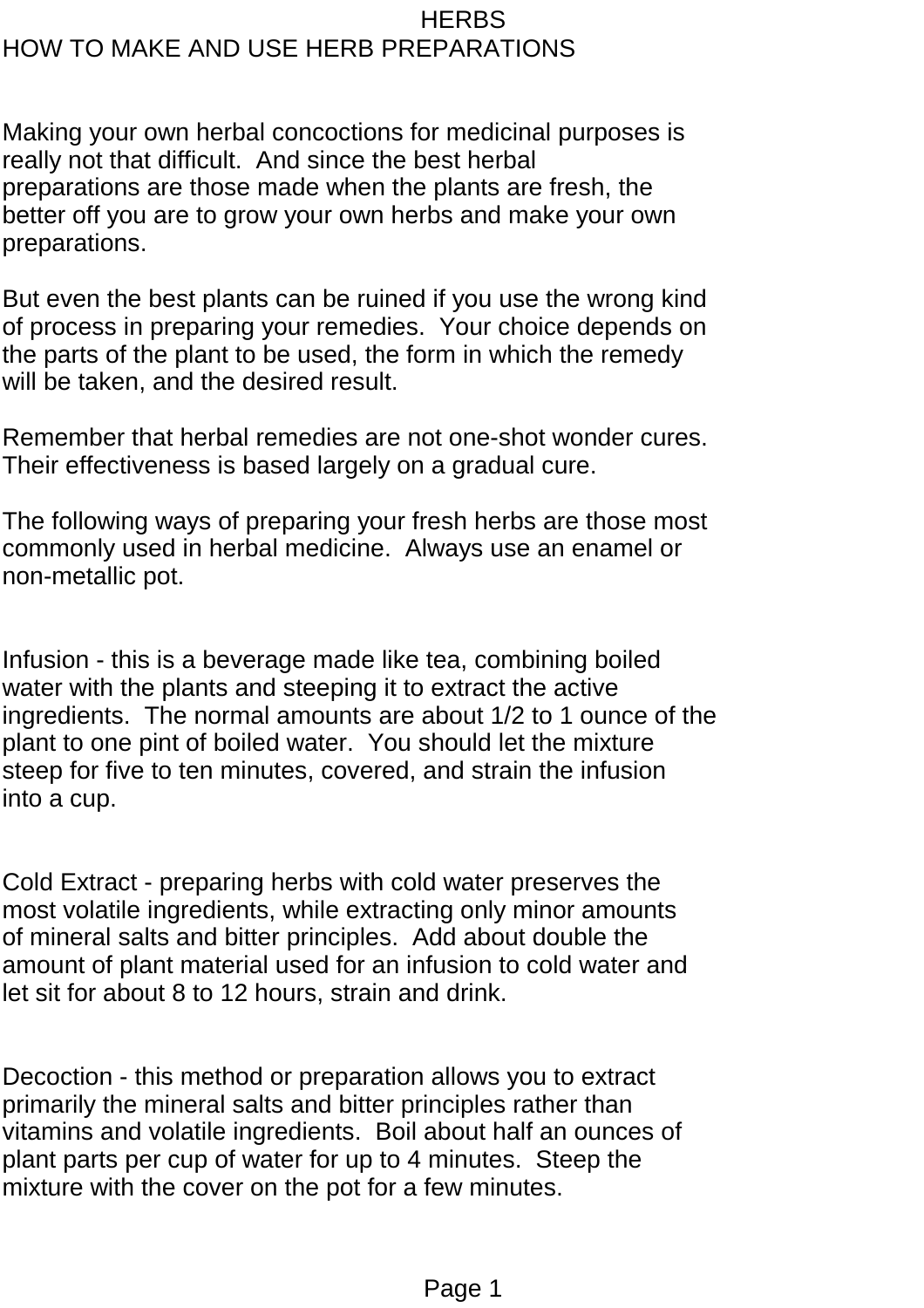## **HERBS**

Juice - chop and press fresh plant parts to make juice, then add a bit of water and press again. This is excellent for getting vitamins and minerals from the plant. Drink the juice right away for the best results.

Syrup - make a basic syrup to which you will add medicinal ingredients by boiling 3 pounds of raw, brown sugar in a pint of water until it reaches the right consistency.

Powder - grind your dried plant parts until you have a powder. the powder can be taken with water, milk, soup, or swallowed in gelatin capsules.

Ointment - quick method: combine well one part of your powdered remedy with four parts hot petroleum jelly or lard. For purists: Add the decoction of the desired herb to olive oil and simmer until the water has completely evaporated. Add beeswax as needed to get a firm consistency. A little gum benzoin or a drop of tincture of benzoin per ounce of fat will help preserve the ointment.

Essence - dissolve 1 ounce of the herb's essential oil in a pint of alcohol; this method preserves the volatile oils of many plants which are not water-soluble.

Poultice - to make a poultice, you just crush the medicinal parts of the plant to a pulpy mass and heat. Mix with a hot, sticky substance such as moist flour or corn meal. Apply the pasty mixture directly to the skin. Wrap a hot towel around and moisten the towel periodically. A poultice will draw impurities from the body.

Herb Bath - herbal baths include the use of various herbal additives to enhance the natural healing power of the water. They are baths to which plant decoctions or infusions have been added. There are full and partial herbal baths. For a full bath some of the medicinal plant parts should be sewn into a cloth bag and then boiled in a quart of water; the strained